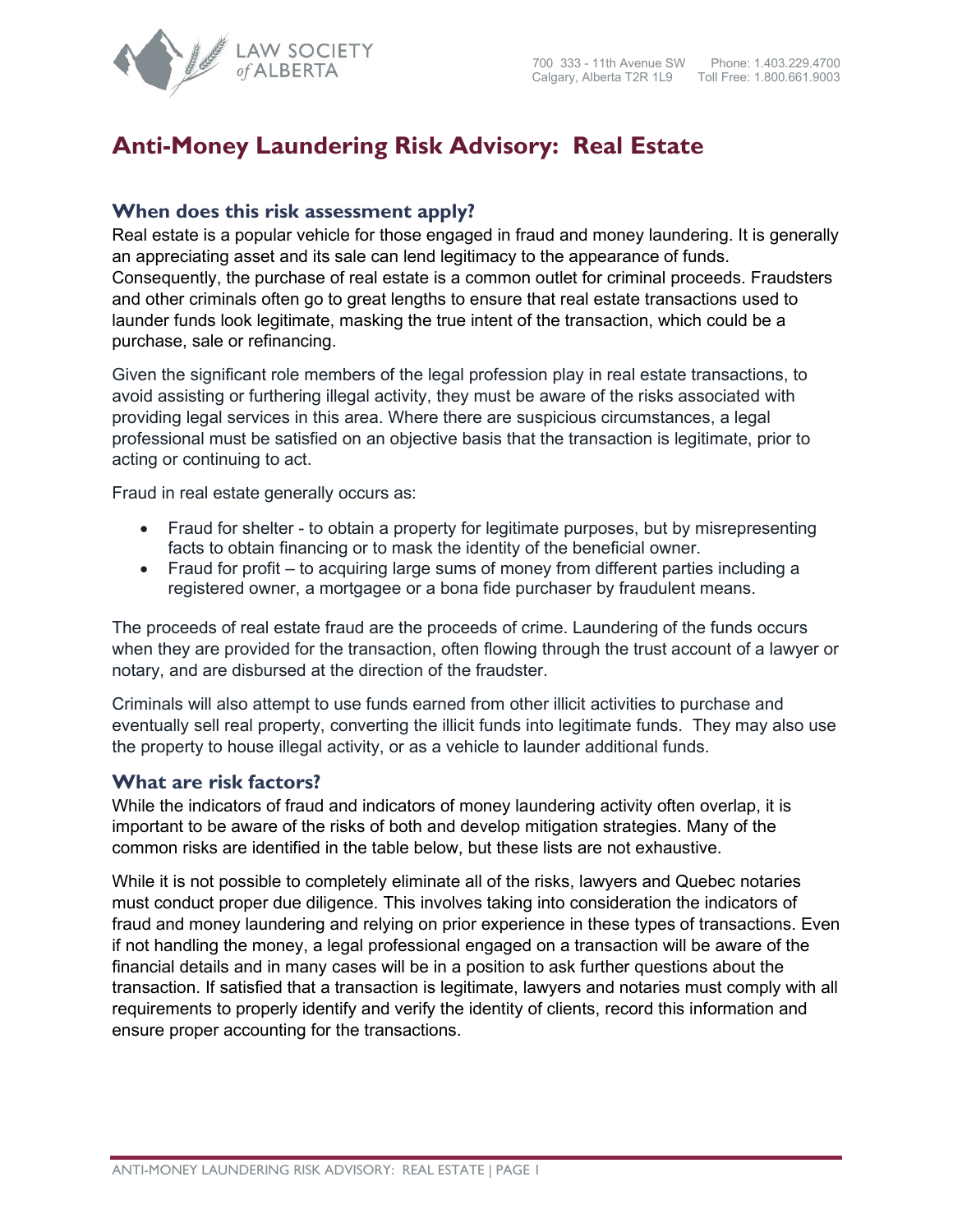

| <b>Client Risks</b>                                                                                                                                                                                          | Real<br><b>Estate</b><br><b>Fraud</b> | <b>Money</b><br><b>Laundering</b> |
|--------------------------------------------------------------------------------------------------------------------------------------------------------------------------------------------------------------|---------------------------------------|-----------------------------------|
| The company or individual has no e-mail address, physical<br>address, home or business telephone number (disconnected or<br>fake), company logo, contact person.                                             | X                                     | X                                 |
| The client uses a post office box or general delivery address<br>where other options are available.                                                                                                          | X                                     | X                                 |
| A party to the transaction is a foreign buyer, either an individual<br>or company, notable especially if on a watch list, whose only<br>connection to Canada is the real estate transaction.                 |                                       | X                                 |
| The client refuses to provide their own name on documents, or<br>uses different names on offers to purchase, closing documents<br>and deposit receipts.                                                      | X                                     | X                                 |
| The legal advisor experiences difficulty obtaining necessary,<br>reliable information to identify the client and verify the client's<br>identity.                                                            | X                                     | X                                 |
| The client insists on choosing the agent where an agent is being<br>used to verify identity.                                                                                                                 | X                                     | X                                 |
| The client changes instructions regarding amounts or payees just<br>before closing, or fails to bring in funds as promised.                                                                                  | X                                     |                                   |
| The client does not care about the property, price, mortgage<br>interest rate, legal and/or brokerage fees, and offers to pay<br>higher than usual legal fees for the legal services for the<br>transaction. | X                                     | X                                 |
| The client does not appear familiar with property.                                                                                                                                                           | X                                     |                                   |
| The client will not permit contact with a prior legal counsel.                                                                                                                                               | X                                     |                                   |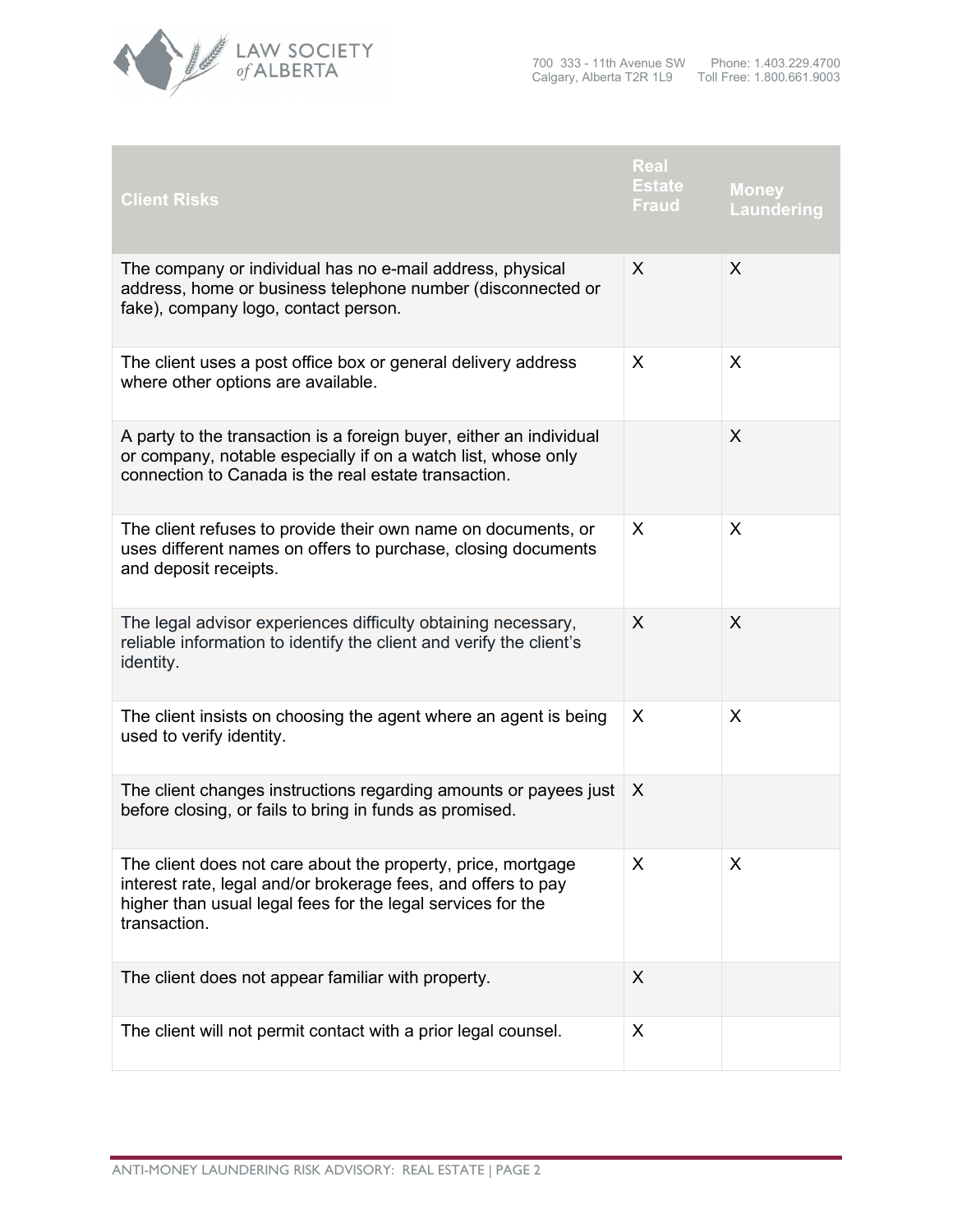

| The client is "out of sync" with the property (e.g. occupation,<br>personal wealth, level of sophistication).                                                      | X | X |
|--------------------------------------------------------------------------------------------------------------------------------------------------------------------|---|---|
| A stranger who appears to control the client attends to sign<br>documents.                                                                                         | X | X |
| One spouse or business partner is mortgaging equity in a<br>property owned by both.                                                                                | X |   |
| The client buys and sells often, preferring to deal in cash.                                                                                                       | X |   |
| The client contact is only or primarily by email.                                                                                                                  | X | X |
| The client has owned vacant, disused or run-down properties for<br>a long time, without activity on title or visible use of land.                                  | X |   |
| Corporate client officers and directors were appointed very<br>recently.                                                                                           | X |   |
| The company purchasing real estate has a complex ownership<br>structure.                                                                                           |   | X |
| The head office of a corporate client is or has been recently<br>changed to a non-existent address or one that is highly unusual<br>or lacks credible explanation. | X | X |
| The client pushes for a fast closing.                                                                                                                              | X |   |
| The client who has been named in the media as being involved<br>with criminal organizations is purchasing a residential property.                                  | X | X |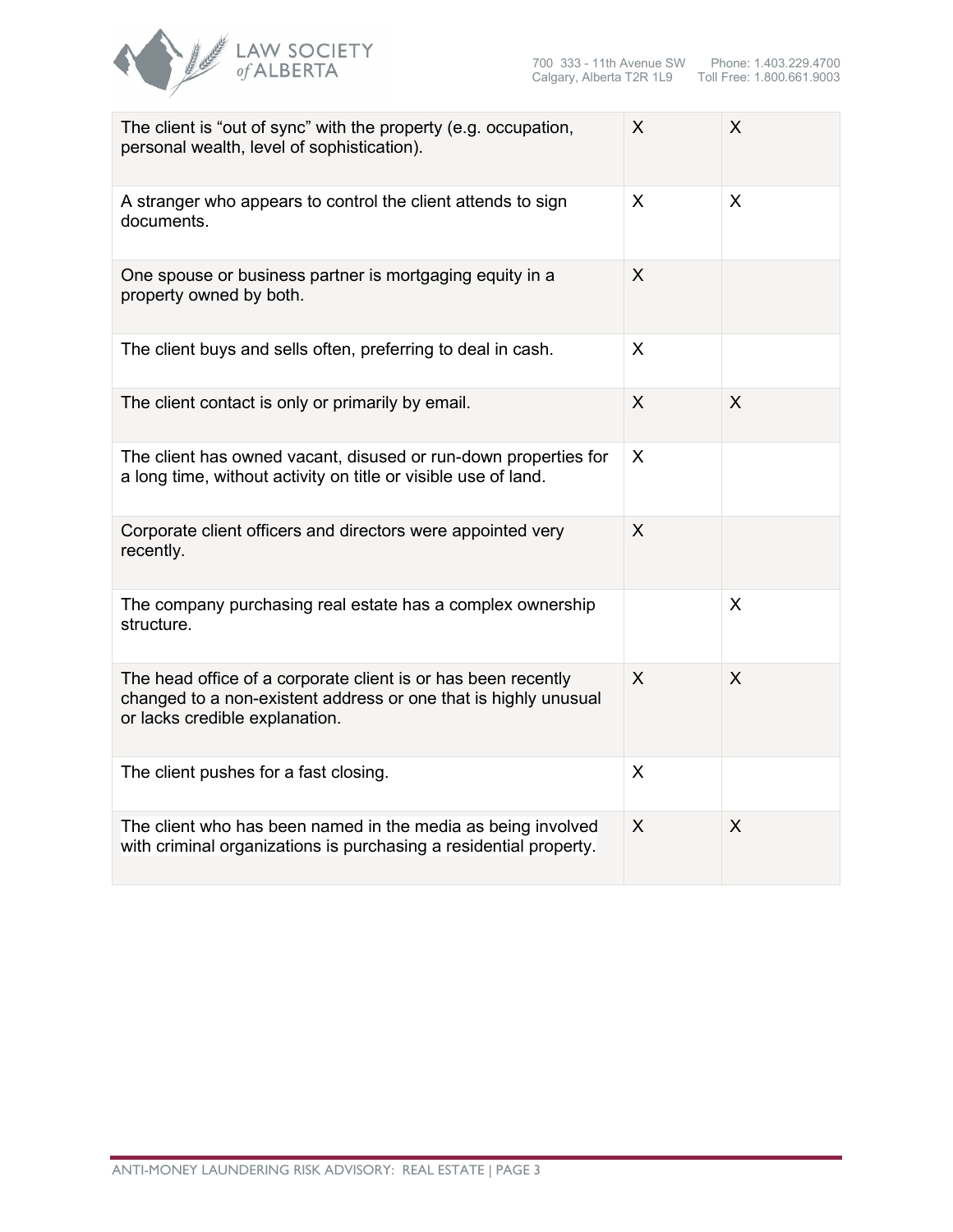

| <b>Transaction Risks</b>                                                                                                                                                                                                                                   | Real<br>Estate<br><b>Fraud</b> | <b>Money</b><br><b>Laundering</b> |
|------------------------------------------------------------------------------------------------------------------------------------------------------------------------------------------------------------------------------------------------------------|--------------------------------|-----------------------------------|
| The same legal advisor is acting for all parties, except the<br>legitimate vendor.                                                                                                                                                                         | X                              |                                   |
| Funds are directed to parties with no apparent connection to the<br>borrower or the property.                                                                                                                                                              | X                              | X                                 |
| Repeat activity occurs on a single property or for a single client.<br>The title shows one or more recent transfers, mortgages, or<br>discharges.                                                                                                          | X                              | X                                 |
| Frequent and quick mortgage discharges occur on the property.                                                                                                                                                                                              | X                              |                                   |
| The transaction location is distant from the lawyer's office.                                                                                                                                                                                              | X                              | X                                 |
| A buyer of income-generating property has no concern for<br>generating profit by filling vacancies or by adjusting rent/lease<br>rates.                                                                                                                    |                                | X                                 |
| The client produces a small deposit relative to price, or pays little<br>or nothing from their own funds.                                                                                                                                                  | X                              |                                   |
| The sale is presented as a "private agreement" $-$ no agent is<br>involved, or the named agent has no knowledge of the<br>transaction.                                                                                                                     | X                              | X                                 |
| The municipality or utility companies have no knowledge of the<br>client's ownership.                                                                                                                                                                      | X                              |                                   |
| Unusual adjustments are made in favour of the vendor; the<br>transaction involves a large vendor take-back mortgage or an<br>existing mortgage on a purchased property is assumed by<br>another individual without involvement of a financial institution. | X                              | X                                 |
| Payments from the client are received by way of counter<br>cheques, bank drafts and/or cash.                                                                                                                                                               | X                              | X                                 |